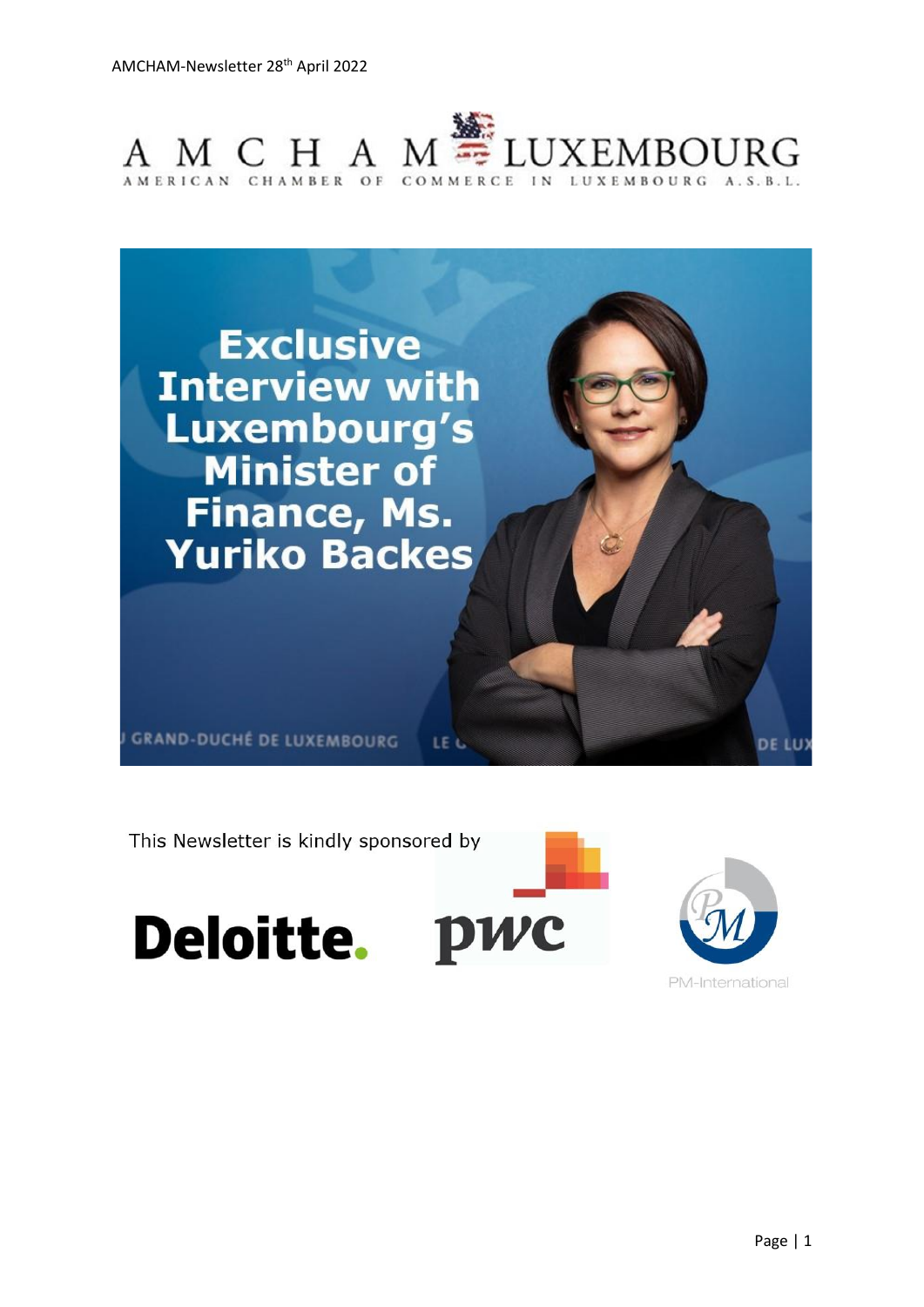



**A Message from our Chairman, Paul Schonenberg**

**Read [here](https://www.amcham.lu/newsletter/chairmans-remarks-28th-april-2022/)**

**Exclusive Interview with Luxembourg's Minister of Finance, Ms. Yuriko Backes**



**Read [here](https://www.amcham.lu/newsletter/exclusive-interview-with-luxembourgs-minister-of-finance-ms-yuriko-backes/)**

**AmCham Member Benefits Club launches its MBC Cardholder specials Offers page for MAY 2022**

**Click [here](https://www.amcham.lu/ambc-special-offers-may-2022/) to find the latest MBC Partner benefits for the month of May**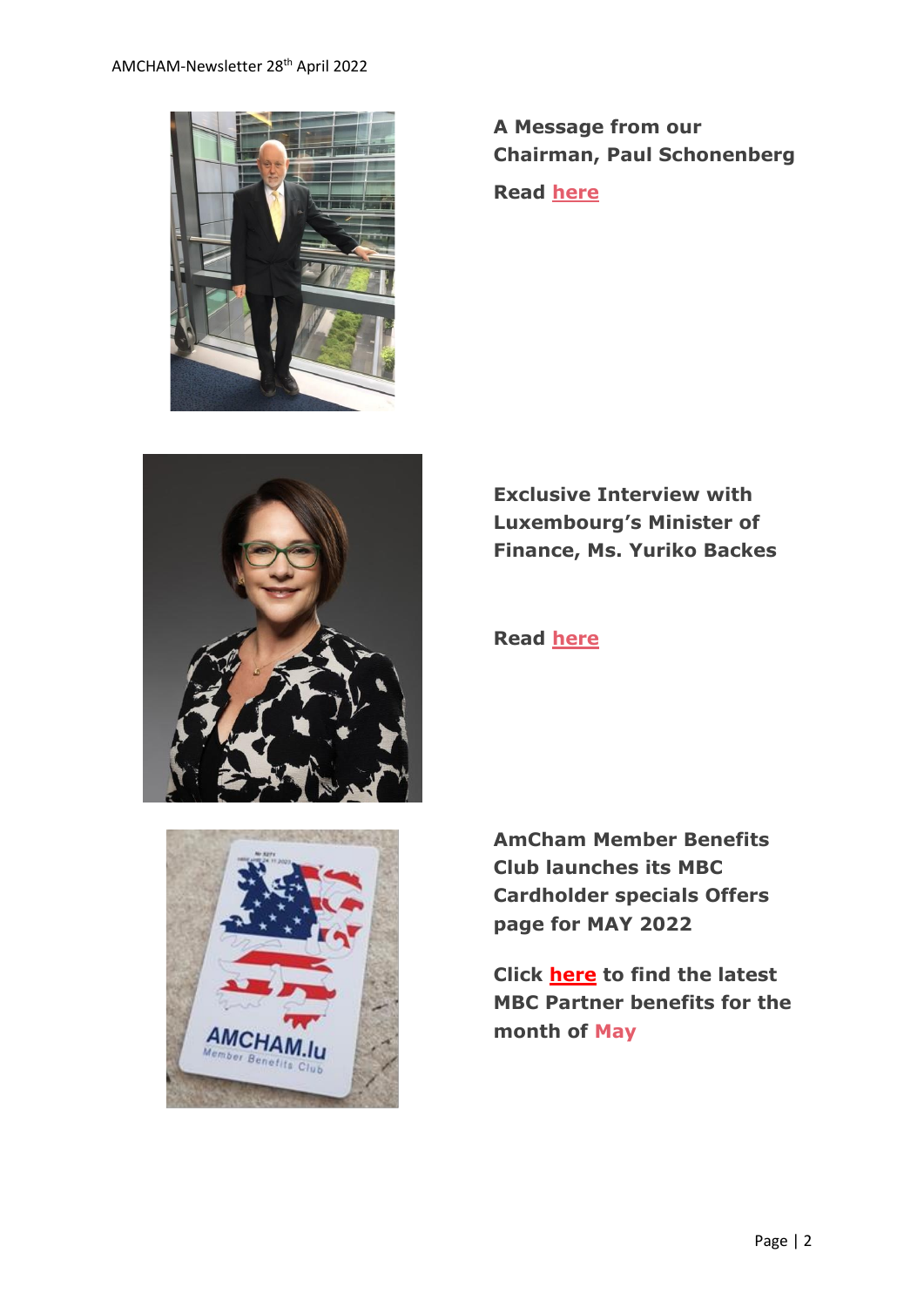

**Going into our 2nd year since the launch of the Amcham Member Benefits club, check out our web page [here](https://send.lola.lu/t/d-i-fyhddky-l-i/)**

**Want to join the AMBC but you're not a member? Join [here](https://send.lola.lu/t/d-i-fyhddky-l-d/)**

**New Partners [here](https://www.amcham.lu/newsletter/new-partners-as-of-28th-april-2022/)**

#### **US Embassy in Luxembourg**

**Press Release** dated 27th April, 2022 concerning: **Operation Benjamin Grave Marker Replacement Ceremony read [here](https://www.amcham.lu/newsletter/operation-benjamin-grave-marker-replacement-ceremony-held-at-the-luxembourg-american-cemetery/)**

# **JUNE 30** πш **CLICK HERE**

**Press Release** 

## **ICT SPRING 2022 - Beyond Frontiers**

## **GLOBAL TECH CONFERENCE / JUNE 30-JULY 1, 2022**

A two-day event that facilitates the meeting of minds, encourages emulation and networking with industry leaders.

## **Click [here](https://www.ictspring.com/)**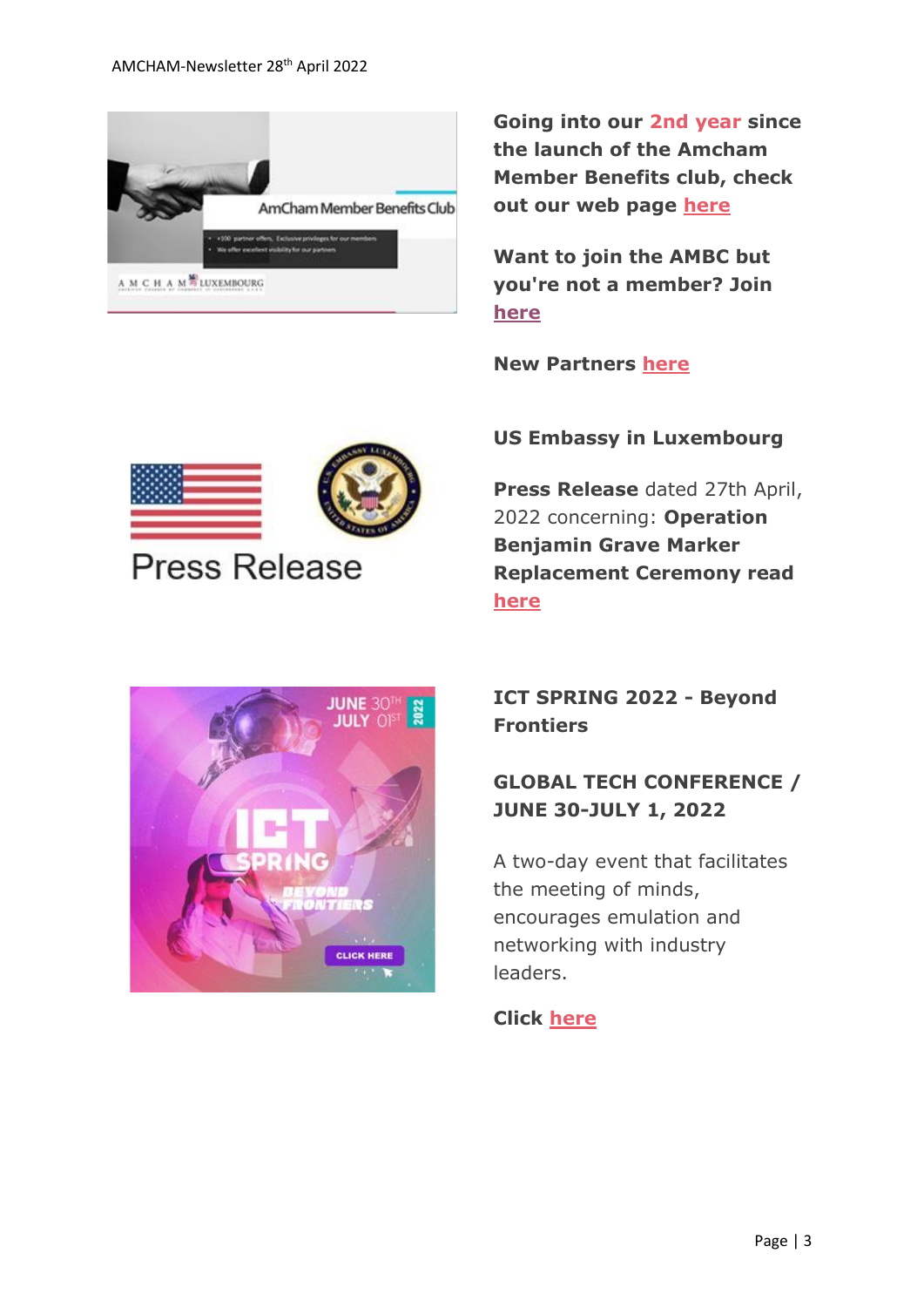

**Welcome** 

**Newcomer** 

**Orientation Class** 

oming from Ukraine who have been displaced or affected by the situation in the country

.<br>in Kirchberg, 60 participants max per class (displaced persons and ten Chamber of Comme<br>in Kirchberg, 60 participants max per class (displaced persons and temporary protection)<br>fo register, please email <u>info@amcham.lu</u>

This is a free class; a lunch box will be provided sponsored by SPUERKEESS, Luxembourg Times & the<br>Automobile Club du Luxembourg (ACL).

What

Who:

When &<br>Where:

**AMCHAM in partnership with SPUERKEESS, ACL, Luxembourg Times and the Luxembourg Chamber of Commerce, plan for supporting the Ukrainian displaced persons.**

**Read [here](https://www.amcham.lu/newsletter/the-amcham-lu-plan-for-supporting-the-ukrainian-refugees/)**

 $\circledast$ 

 $\bullet$ 

**To support the integration of displaced persons from Ukraine...**

**Welcome Newcomer Orientation Class**

**Saturday April 30th FULL UP**

**May 07th 2022 PLACES AVAILABLE**

**10.00 – 16:00**

**Location: Chamber of Commerce Luxembourg Register [here](https://www.amcham.lu/events/newcomer-orientation-courses-in-support-of-ukrainian-refugees-2/)**



**Amcham has scoured the Internet to see what Luxembourg has to offer for the Month of May here are a selection,** 

**Read [here](https://www.amcham.lu/newsletter/things-to-do-in-luxembourg-for-the-month-of-may-2022/)**

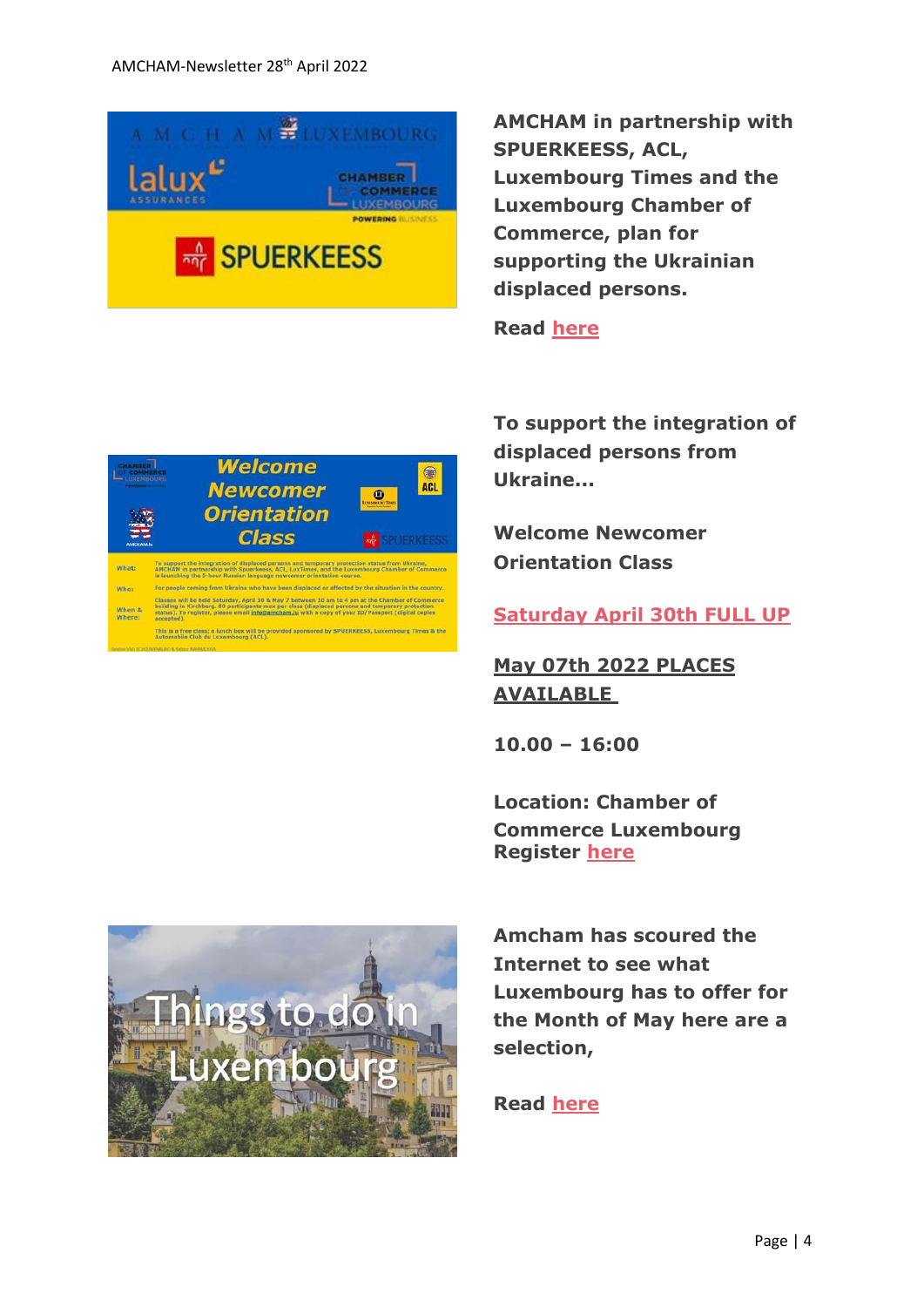

#### **Lawmakers set to ban plastic fruit and vegetable packaging**

**-** Deputies voted yesterday on legislation, aimed at reducing plastic waste and increasing recycling efforts

**Read** [here](https://www.luxtimes.lu/en/luxembourg/lawmakers-set-to-ban-plastic-fruit-and-vegetable-packaging-6265276ede135b9236b50019?utm_source=amcham_newsletter_&utm_medium=amcham_newsletter_&utm_term=amcham_newsletter_article_&utm_content=article_&utm_campaign=LT_AMCHAM_2022)











**New Social Parameters applicable from 1st April 2022, Read [here](https://send.lola.lu/t/d-l-fgtkdy-tdxlhyduy-p/)**

## **Profiling our AMCHAM Members**

Each week AMCHAM will highlight a few affiliated companies that we are proud to call our members.

#### **Click [here](https://www.amcham.lu/newsletter/profiling-our-amcham-members-28th-april-2022/)**

**Continuing with our picnic theme, we have searched the internet for the following recipes with a Caribbean flair.**

**[Bacon-wrapped plantains](https://www.africanbites.com/bacon-wrapped-plantain/)**

**[Suya chicken wrap](https://more.ctv.ca/food/recipes/suya-chicken-wrap.html) [White Sangria](https://www.africanbites.com/white-sangria/)**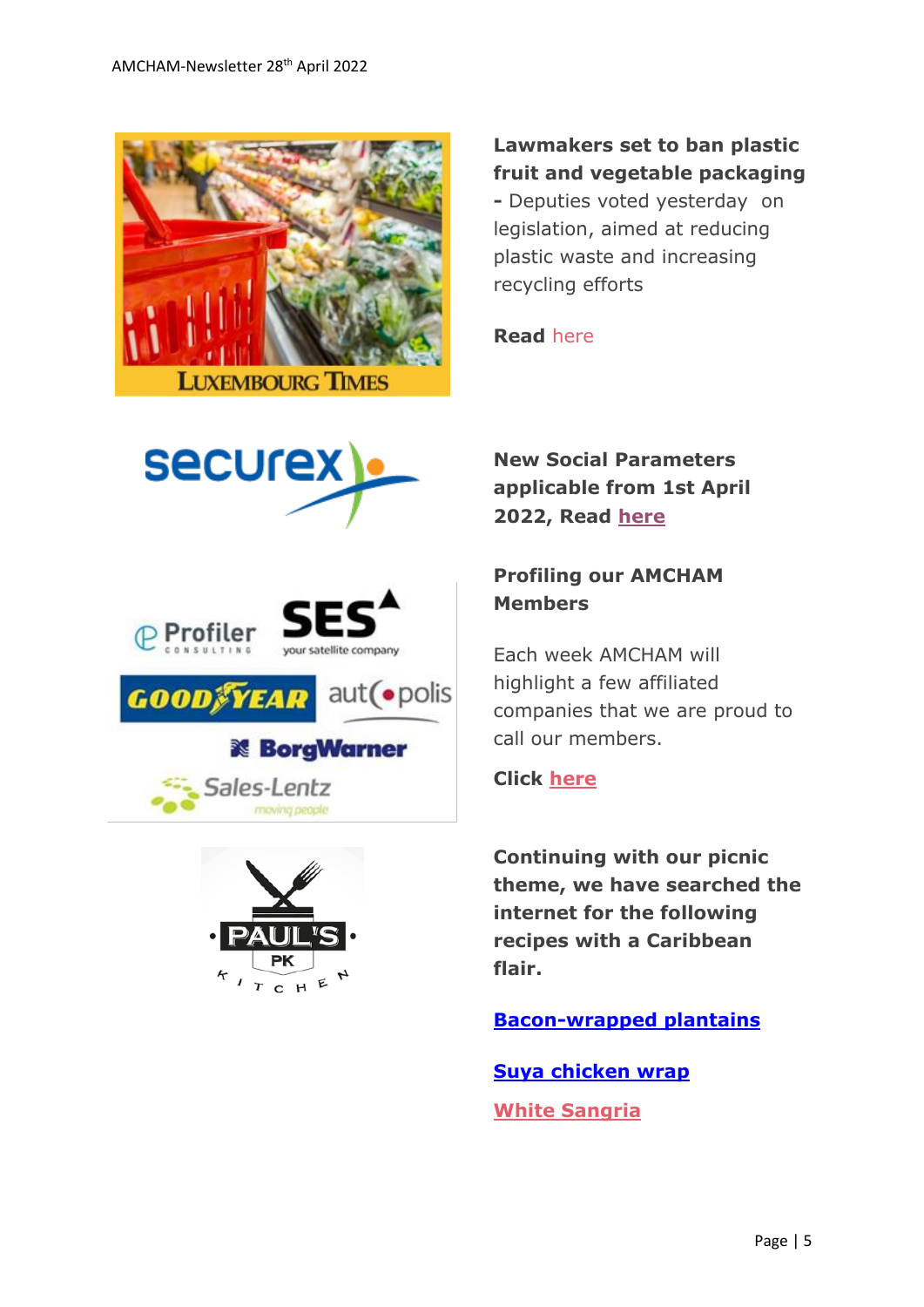

**Check out the latest events from** 

**House 17 [here](https://www.amcham.lu/newsletter/house-17-events/)**

#### **Upcoming Events**



**ABAL lunch with Patrick Meyer, Architect-Urbanist "Impact of the pandemic on the workplace development where will the journey be taking us?"**

 **May 2nd, 2022**

 **12:00 - 14:00**

**Reserve your seat [here](https://send.lola.lu/t/d-l-flkluhk-tdxlhyduy-w/) Take the Online Survey [here](https://send.lola.lu/t/d-l-flkluhk-tdxlhyduy-jl/)**



**ABAL Lunch with Ryan Bond, Head of Climate and Sustainability Insurance Innovation at Marsh. "Everything you need to know about Renewable Energy"**

 **May 16th, 2022**

 **12:00 – 14:00**

**Reserve your seat [here](https://send.lola.lu/t/d-l-flkluhk-tdxlhyduy-jr/)**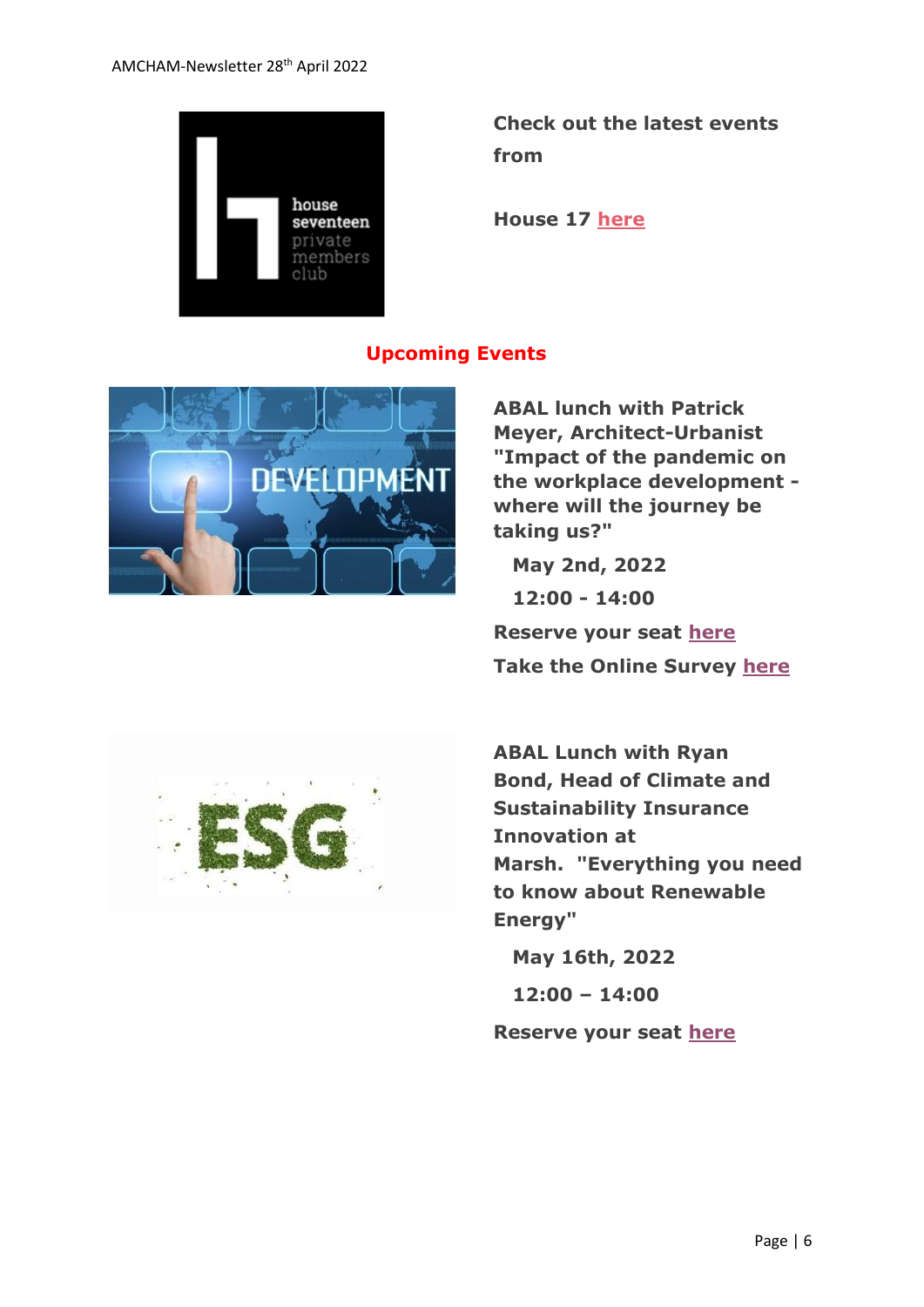

**Amcham Thanksgiving 2022 Reservations are open for Sponsored & Corporate tables.** 

**Contact [here](mailto:daniel@amcham.lu)**



**June 07th** ABAL lunch with Mr. Gilles Feith CEO Luxair

**June 21st** Transatlantic Trade and Investment Event: evening event at the Chamber of Commerce

**October 3rd** Coaching and Training event ABAL lunch with Mr. Denis Niedringhaus





**Introducing our new Members: Etude Sadler**

#### **Click [here](https://www.amcham.lu/newsletter/new-members-as-of-28th-april-2022/)**

**Amcham Member's News this week:**

**TMF: Digestible & Secure solutions top GP wish list [here](https://send.lola.lu/t/d-l-fyhddky-tdxlhyduy-g/)**

**TMF: Portugals alternative funds [here](https://send.lola.lu/t/d-l-fyhddky-tdxlhyduy-w/)**